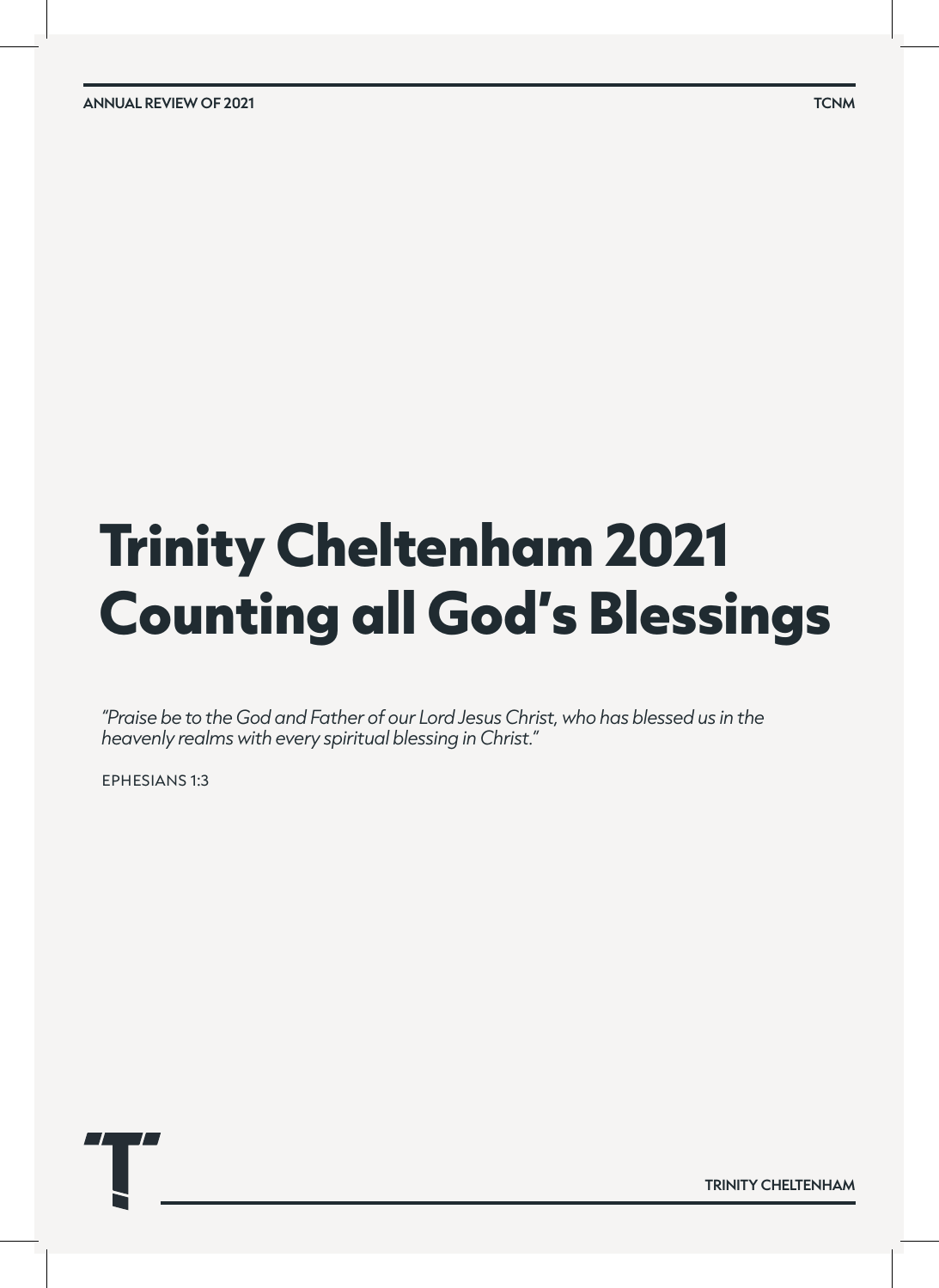## **Trinity Cheltenham 2021 Counting all God's Blessings**

**Trinity has been given a vision to see people become committed followers of Jesus who change communities and nations for him. As we reflect back on 2021, there were obvious challenges but also truly wonderful opportunities to live out God's calling, with his provision and the Spirit's leading.** 

Through 2021, Covid-19 continued to bring distress and loss but also many more outpourings of love and practical care. Disruptions to many aspects of 'normal' Trinity life had to be faced; however, with the Spirit's leading, we were able to innovate and develop online worship and we were given new ways to gather such as Church at the Farm. The urgent need for the new church roof created a big financial target but we saw God's perfect provision and the minor miracle of a building project completed on time and on budget. Faith and Christian community were sorely tested for some but we also welcomed and shared the good news of Jesus Christ with others who felt prompted with a new desire to connect with God.

Everything we were enabled and empowered to do as a church family involved sharing in worship, prayer, time, gifts and finance. In giving God all the glory, I hope we will rightly celebrate the impact we were able to have on individual lives and across communities. A massive thank you to all, on behalf of us all.

In a large and busy church family it is almost impossible to give a complete summary of all the ways in which people serve. God though sees it all! Here are just a few headlines from the leaders of some of our ministries to give a flavour of the challenges and celebrations of 2021, and hopes into 2022.

With love in Christ,

Andrew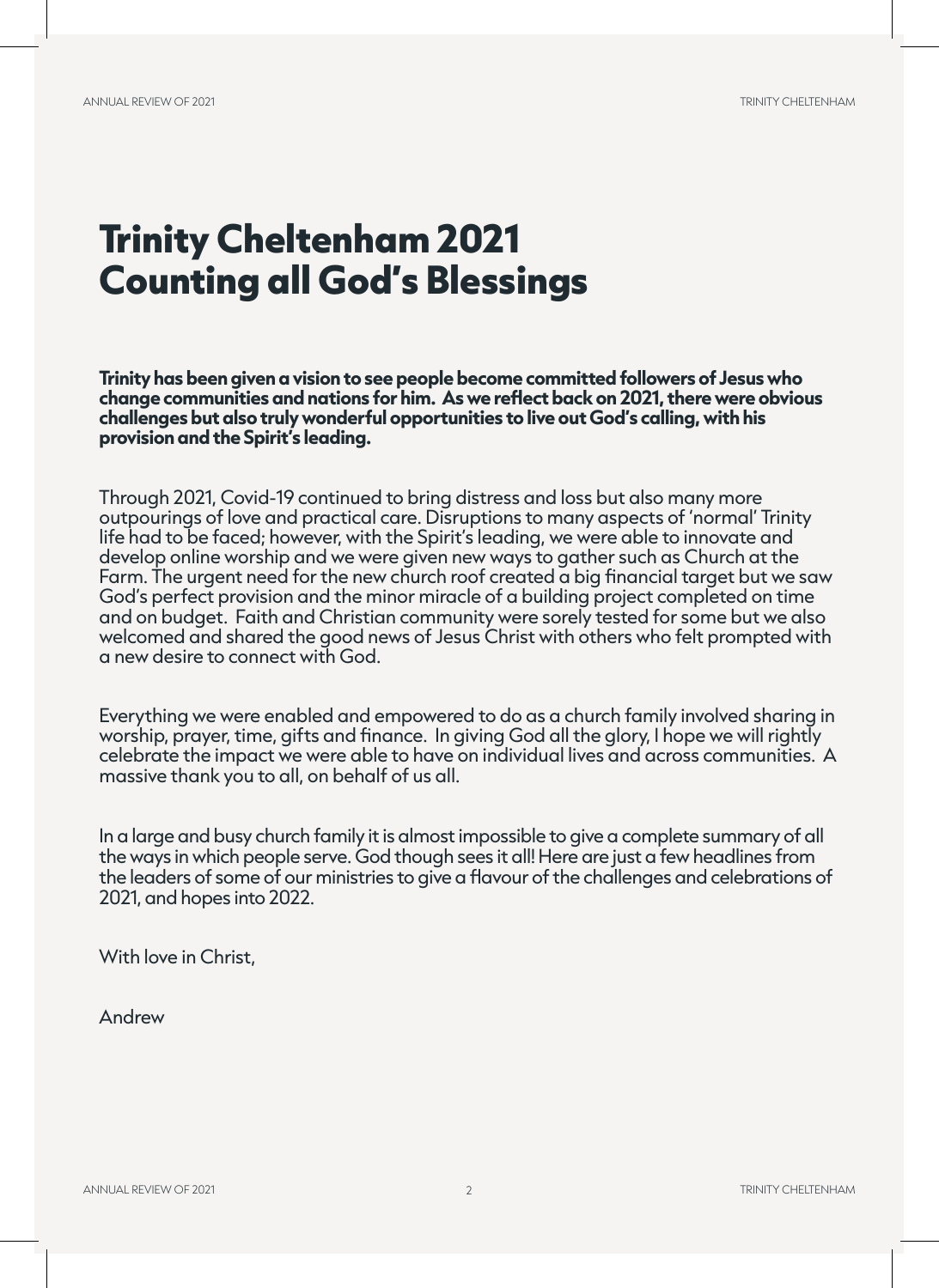### **ALPHA**

#### **BIGGEST CHALLENGE**

Online Alpha was very worthwhile during Covid. People came, connected and heard the Gospel, but the biggest challenge was building friendships beyond the screen.

#### **BIGGEST CELEBRATION**

Partnering with other churches across Cheltenham. Coming off the back of Carols by Carlight we hosted a Love Cheltenham Online Alpha which was great fun! Even more fun was the chance to do Alpha in person in Autumn 2021 and we joined with St Nick's Bristol and Love Church Bournemouth for our weekend away. Guests came to faith, encountered the Spirit and connected deeply with others. Beautiful!

#### **BIGGEST HOPE**

To see more people come to faith in Jesus through a range of courses in 2022.

### **GLOBAL MISSION**

#### **BIGGEST CHALLENGE**

There was no worldwide travel; so we were unable to visit or host any overseas Mission Partners.

#### **BIGGEST CELEBRATION**

The worldwide church continued to share God's hope through WhatsApp, television, the internet and good old face-to-face when possible! Praise the Lord for Zoom! Trinity members were able to continue prayerfully & financially supporting our Global Mission Partners via technology.

#### **BIGGEST HOPE**

To work face-to-face with our partners once again and also for Trinity members who have a call to mission abroad to take their next step. Emma Holland will be one of those in August 2022.

### **KIDS**

#### **BIGGEST CHALLENGE**

Responding and adapting to the consistent and changing covid requirements so as to provide safe arrangements for Trinity Kids, and maintaining connections with families.

#### **BIGGEST CELEBRATION**

 Establishing a greater all age/intergenerational component to our Sunday celebrations. Firstly with "The Four" running in Trinity House, then going online from the church building and now fortnightly for in-person gatherings.

#### **BIGGEST HOPE**

For the children to thrive with each other and with God in the context of intergenerational practice.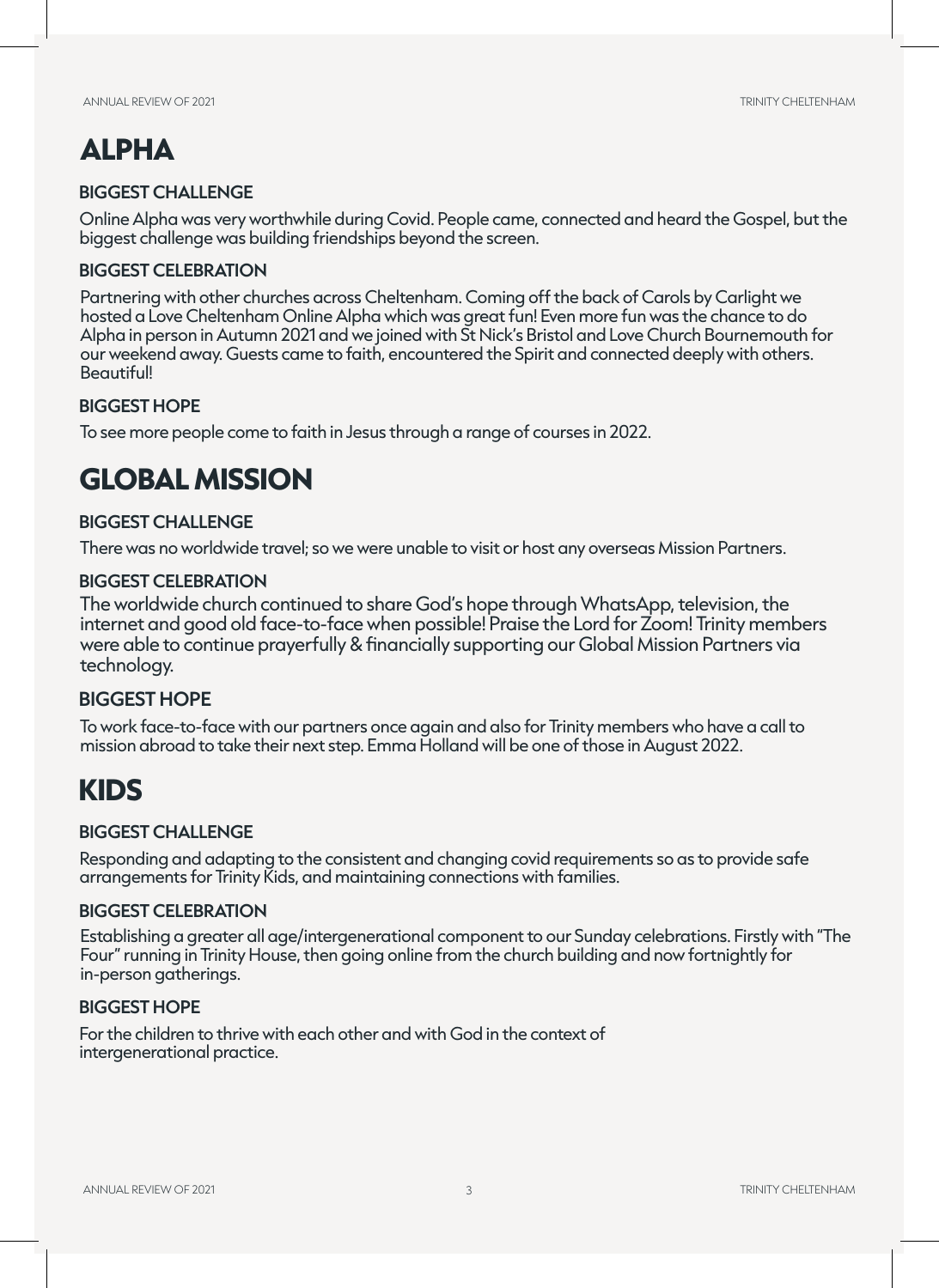### **PRODUCTION**

#### **BIGGEST CHALLENGE**

Creating and developing a way of providing an online live stream alongside the in-person gatherings in Church. Finding the easiest way for team volunteers to control all aspects of the equipment and journeying with them as they learnt a new way of doing things.

#### **BIGGEST CELEBRATION**

To have secured a permanent space on the top floor of Trinity House for our purpose-built live stream sound studio which is used every week and will be a fantastic resource for audio recording and songwriting development for the worship team.

#### **BIGGEST HOPE**

That we can continue to develop the ways that Production can help our congregation to engage with what Jesus is doing with minimal distractions. We also want to continue raising up new leaders/volunteers within the team to grow and develop their gifts as well as grow in relationship with one another.

### **STUDENTS**

#### **BIGGEST CHALLENGE**

Alongside mental health and pastoral care needs increasing through the pandemic, students struggled practically in many ways, including where to live and what was expected of them on their courses.

#### **BIGGEST CELEBRATION**

From September 2021, meeting monthly with St Paul's students at School House Cafe has enabled the equipping of students more effectively for life as a follower of Jesus on campus. Particularly excited by seeing students who are exploring faith coming along regularly on Sundays as well as midweek.

#### **BIGGEST HOPE**

To grow the community through life groups, enabling them to encourage and equip each other to be rooted in Jesus, so no matter what circumstances come, they are walking with Him, unshaken.

### **NEW WINE DISCIPLESHIP YEAR/FORM**

#### **BIGGEST CHALLENGE**

Balancing shielding and different restrictions for different locations meant that teaching, serving and national New Wine weekend gatherings were heavily impacted.

#### **BIGGEST CELEBRATION**

Being able to gather together again in the same room for teaching was a big moment of celebration for us!

#### **BIGGEST HOPE**

As we explore and dream about what a new tailor-made programme could look like for Trinity (known as FORM), we hope to increase the number of opportunities for people to access the teaching and mentoring that has been central to previous internships at Trinity. This is all to particularly encourage those aged 18-23 to know and trust God more and to continue to walk with Him to become more of who they were created to be.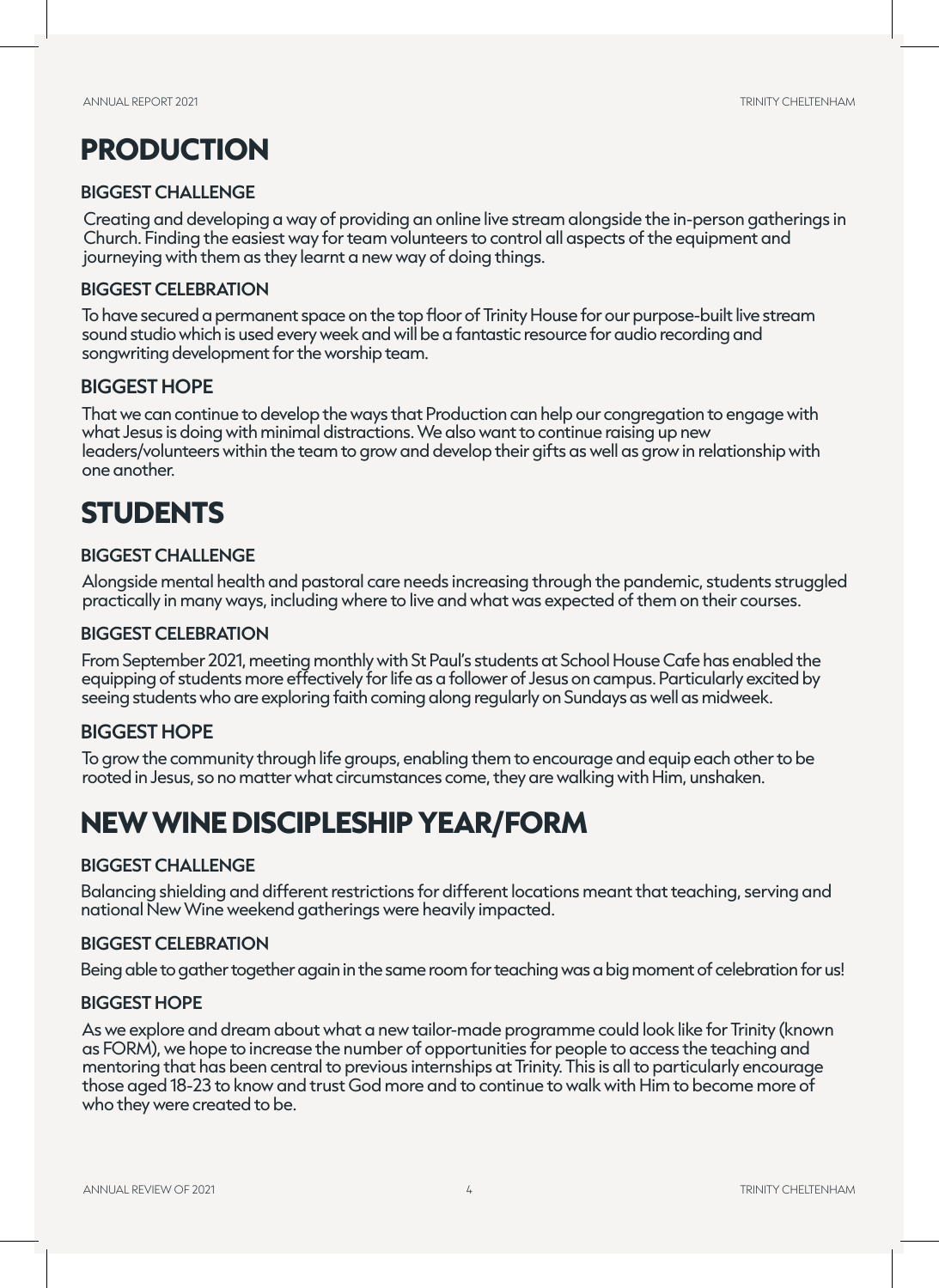### **OPERATIONS - SUNDAYS & EVENTS**

#### **BIGGEST CHALLENGE**

Looking at what hospitality (particularly hosting) looks like in times of pandemic. Also, how to care for our ageing premises.

#### **BIGGEST CELEBRATION**

Church at the Farm! There was so much energy from the day of conception to the packing up of the chairs afterwards! We also saw people from the church family step up with our various building projects, sharing their wisdom, expertise and their heart for the many premises that God made us stewards for.

#### **BIGGEST HOPE**

For a new generation of 'host team' brothers and sisters and a re-alignment of our premises (buildings) use, based on God's vision for our church family in the future and in line with Trinity's heart for a 'greener'/eco-friendly building and land management.

### **OPERATIONS - SAFEGUARDING TEAM**

#### **BIGGEST CHALLENGE**

The design and initial implementation of the Volunteer Registration System which will enable us to better manage our 270 volunteers. In particular, this new system will enable us to comply with the Church of England Safer Recruitment Policy for all volunteers working with children, young people and vulnerable adults.

#### **BIGGEST CELEBRATION**

Getting the volunteer registration system underway coupled with an improvement in delivering safeguarding training due to the new online safeguarding courses. Equipping the volunteer with all the skills they need is essential and this improved training, together with rapid DBS checks due to the online application form and ID checks, means that volunteers can take up their roles quickly.

#### **BIGGEST HOPE**

To continue to raise the awareness of safeguarding, not just for those who work with children, young people and vulnerable adults, but with the whole church family so that safeguarding is seen as everyone's responsibility.

### **PASTORAL CARE**

#### **BIGGEST CHALLENGE**

Having a clear sense of where the pastoral priorities lay during COVID and how to reach people effectively when in-person connections are limited.

#### **BIGGEST CELEBRATION**

Each time someone felt blessed, seen, heard and encouraged by someone else in the family reaching out.

#### **BIGGEST HOPE**

Discernment of a renewed vision for pastoral care, and the team to move things forward under Sue McLean's leadership.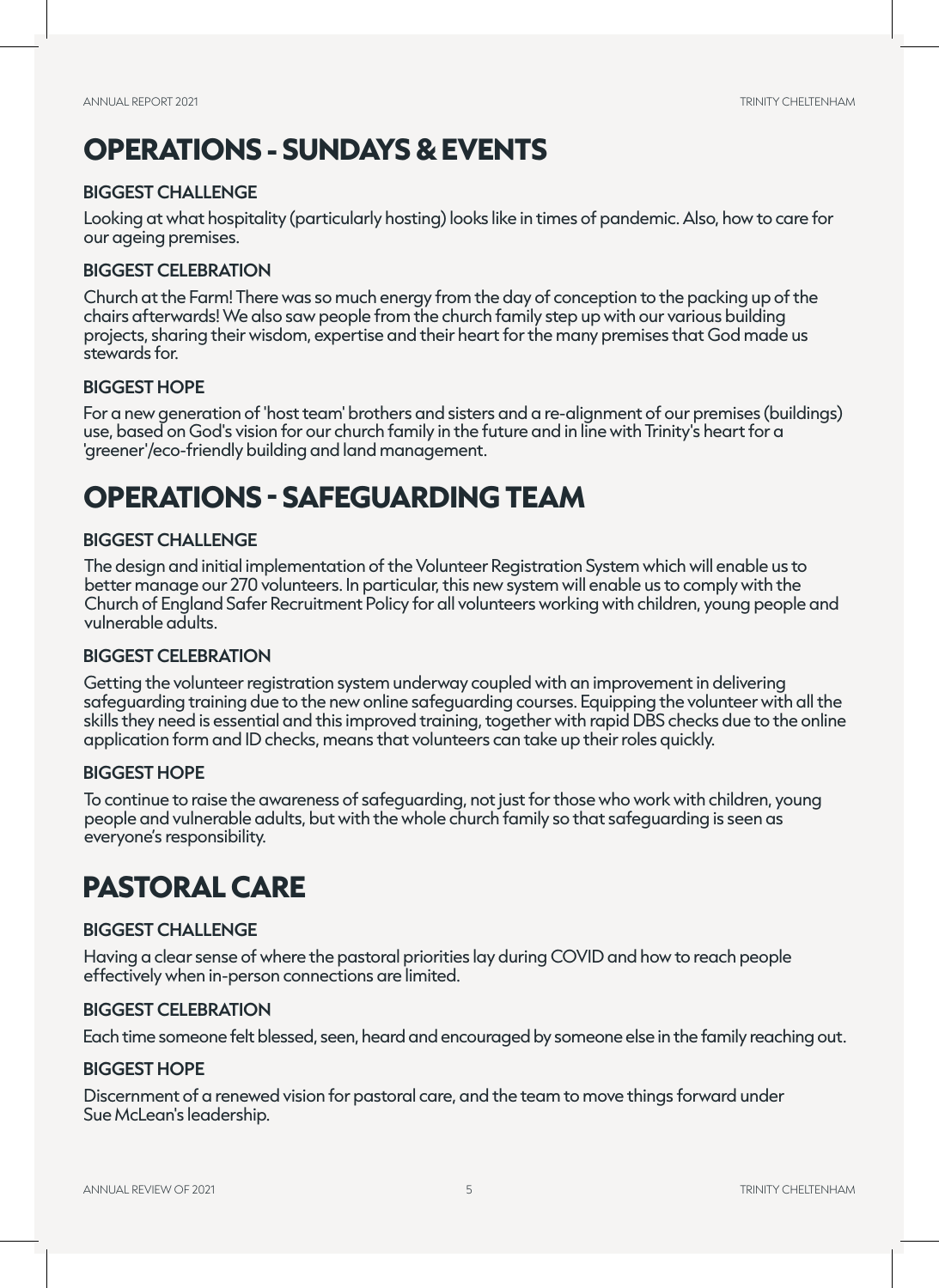### **LIFE GROUPS**

#### **BIGGEST CHALLENGE**

Facing obvious challenges of trying to maintain connection and mutual encouragement alongside pandemic fatigue.

#### **BIGGEST CELEBRATION**

Any moment where a Life Group Leader said of any Zoom meeting "We had a good time"!

#### **BIGGEST HOPE**

For places of rich belonging and growth... (re)connecting & going deeper.

### **MEN**

#### **BIGGEST CHALLENGE**

Reconnecting with men post COVID-19 and working out what the new normal looks like for us.

#### **BIGGEST CELEBRATION**

Being able to run a Dads' and Kids' overnighter with games, sharing and gathering around the fire.

#### **BIGGEST HOPE**

As we reconnect and process all that has happened over the last couple of years, we can increasingly look outward to reach other men with the good news of Jesus Christ.

### **TRANSFORM - KINGS TABLE AND STREET TEAMS**

#### **BIGGEST CHALLENGE**

Our biggest challenge was seeing our guests seem to break the cycle of addiction (finding new homes, living life hope-filled), only to lose it all in an instant, ending up back on the streets after taking some addictive substances again. Also, dealing with the loss of members of the King's Table community who have tragically died far too soon, due to drugs and mental health issues.

#### **BIGGEST CELEBRATION**

Our biggest celebration was guests who came to faith in Jesus and grew in their faith. Sometimes quickly others slowly moving towards God. Also when sometimes guests come back to visit, after moving on when no longer needing support, many because they remembered the love they felt at kings table.

#### **BIGGEST HOPE**

To see more of the above, more lives saved and being turned around by God. To see more guests helping guests, joining the team. In this all, God being glorified as his serving saints from the church family, far and wide, love the lost, broken, vulnerable, and marginalised with a love so real and radically infectious that other organisations and groups are also touched and inspired to join in or do similar.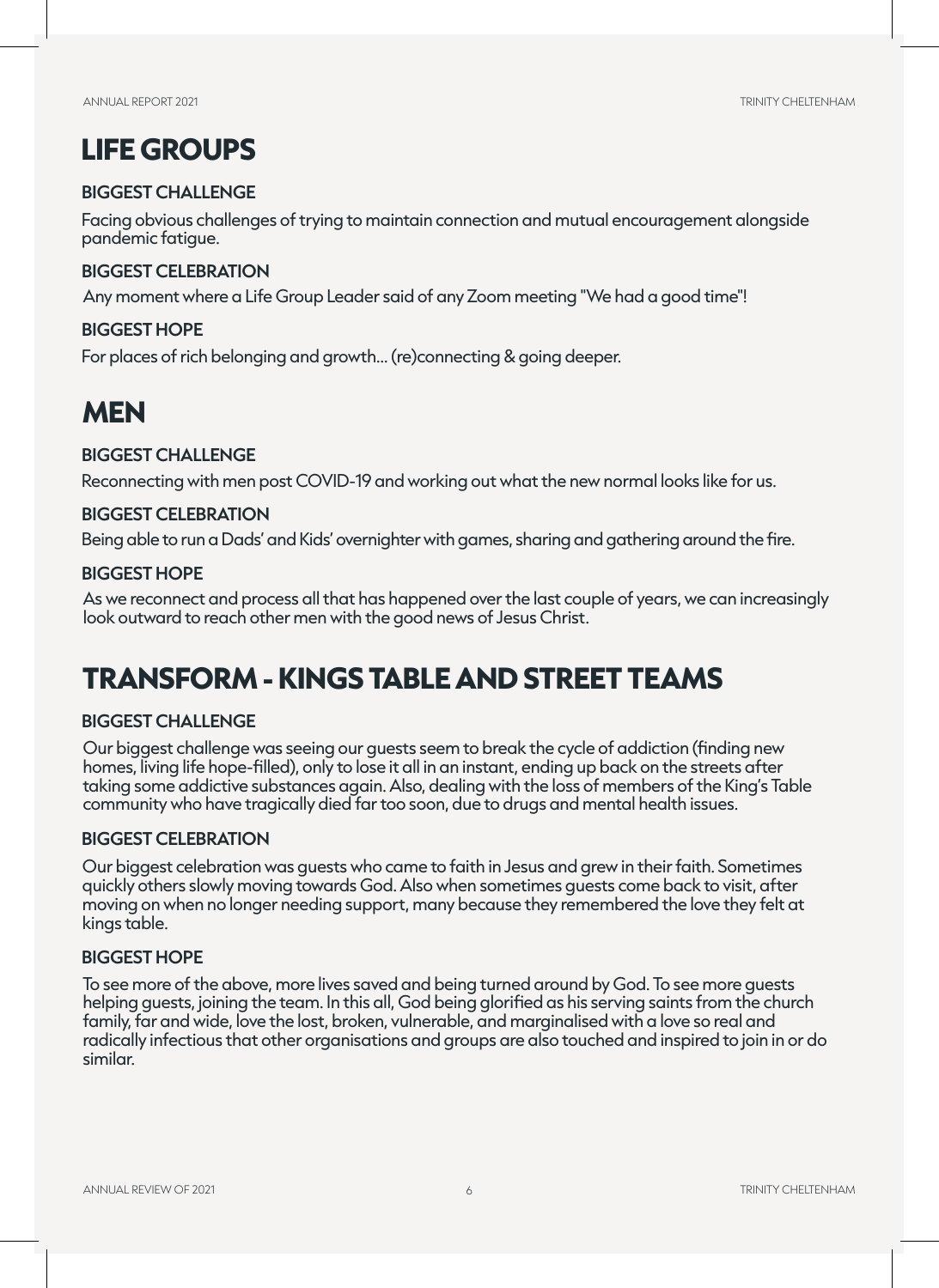### **TRANSFORM - PRIME TIME**

#### **BIGGEST CHALLENGE**

Covid-19 preventing Prime Time from meeting in person.

#### **BIGGEST CELEBRATION**

When Prime Time did finally reunite for a wonderful Christmas meal!

#### **BIGGEST HOPE**

For Prime Time gatherings to be re-established with fresh vision and regularity, as a place of Kingdom belonging for older people inside and outside the church.

### **TRANSFORM - MONEY MATTERS**

#### **BIGGEST CHALLENGE**

Having to continue to support most clients remotely, when they really require face to face support/help and the additional work this made for us. Trying to invest and train volunteers remotely. Unfortunately, this didn't work out and due to other factors, we lost their services/time.

#### **BIGGEST CELEBRATION**

Being able to maintain a service to help people who desperately needed our help, eg) being able to maintain contacts within Kings Table and help several attendees.

#### **BIGGEST HOPE**

We are hopeful to be able to restart some outreach services we started before COVID at Kings Table. We also want to look at serving at other ministries as well as other locations in town, which in turn may bring in volunteers.

### **YOUTH**

#### **BIGGEST CHALLENGE**

For Youth Ministry, the biggest challenge in 2021 was the constant feeling of anticipating change every 6 weeks or so. The Pandemic was still looming large and have huge impacts on what we could and couldn't do for and with young people. The difficulty was felt most when we were having to set plans and then change them when the covid case rates would take sharp increases. In a season of life where young people need stability and predictability, this was difficult.

#### **BIGGEST CELEBRATION**

The biggest celebration was that despite the challenges we faced our young people continued to grow in their relationship with God in ways that were unseen.

#### **BIGGEST HOPE**

Our biggest hope for 2022 was to see the multiplication of groups that were accessible to young people who have no faith whatsoever.